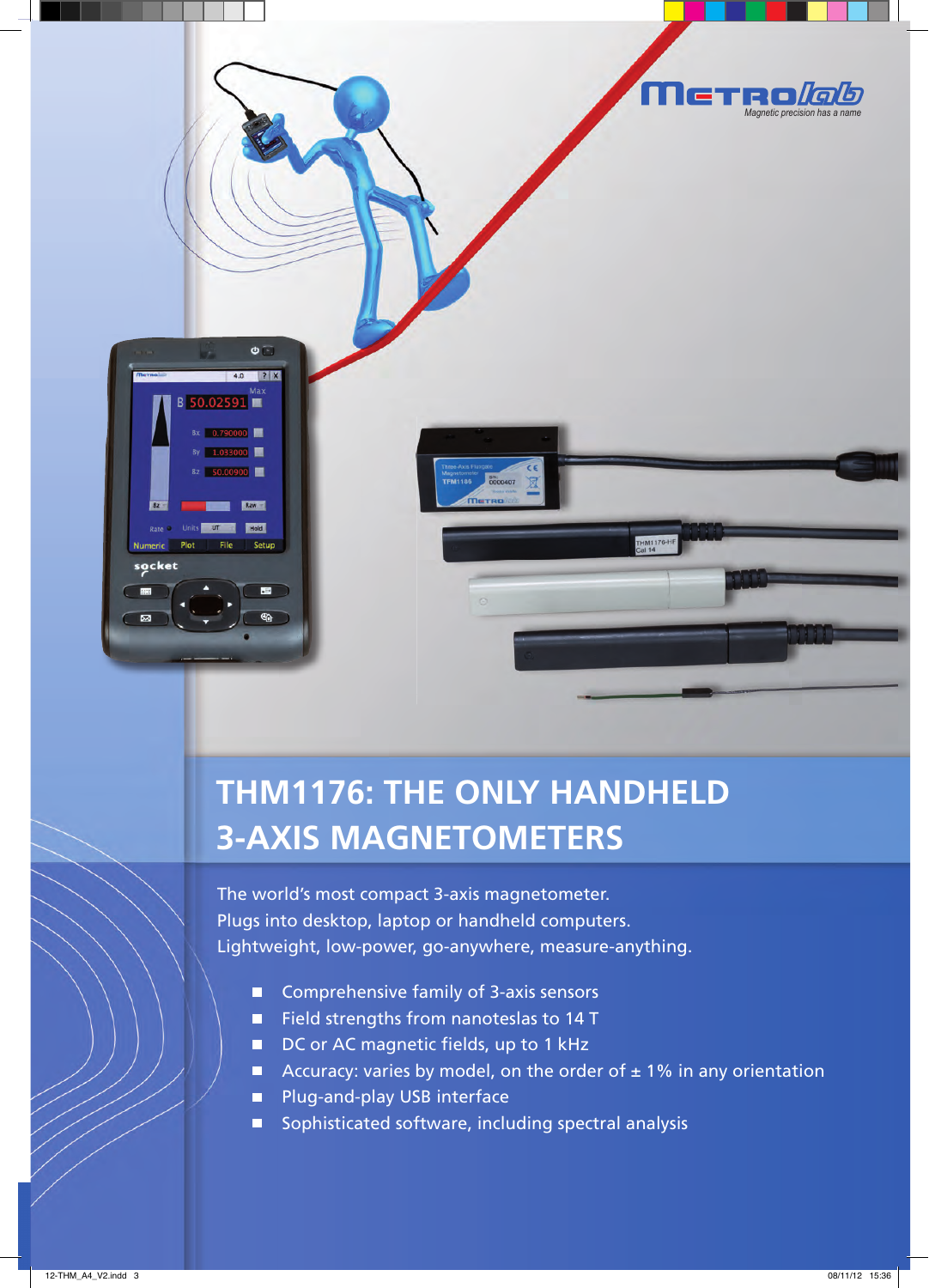# **THM1176: A BREAKTHROUGH I**

**With its line of high-tech 3-axis sensors, compact construction, USB interface, and**  sophisticated software, the THM1176 family marks a significant breakthrough in magnetic field measurement. Very low- to very high-strength fields can now be easily measured **with a fully standards-compliant instrument that will go anywhere, even into small gaps.**

## **O THE WORLD'S SMALLEST 3-AXIS MAGNETOMETER**

This unique magnetometer resembles a cable with a few fat spots. The rugged plastic probes are easy to handle or fit in a fixture. Some models feature a removable cap, revealing the bare sensor and facilitating access to small gaps, as well as a microscopic active volume, closely approximating a point measurement of the magnetic field vector.

Transport and set up anywhere

Get into millimeter – even submillimeter! – gaps

Increase positioning accuracy

Obtain consistent measurements in inhomogeneous fields

## **C** A PROBE FAMILY TO MEASURE NANOTESLAS TO 14 T

A comprehensive range of sensors tackles any measurement situation: just choose the one best suited to your application! Accuracy on par with the best bench-top 3-axis magnetometers, 1 kHz bandwidth, sample rates up to 6.8 kSa/s, and sophisticated trigger control take care of the rest.



THM1176-MF: primary field of permanent and electro-magnets up to 3 T

THM1176-LF: millitesla fringe fields, for safety and compatibility tests

THM1176-HF: fields up to 14 T in superconducting magnets

THM1176-HFC: sub-millimeter gaps, e.g. between rotor and stator

TFM1186: nanotesla disturbances in the earth's magnetic field

## **PLUG-AND-PLAY**

A standard USB connection makes installing the THM1176 a breeze. The included Windows or Mac software displays the field in numerical, graphical or vector format, and offers data processing, record and playback, and alarms. It also controls all instrument parameters, such as units, trigger mode, trigger rate and oversampling factor.

Measure, plot and record instantly Optimize instrument parameters Map a field with point-by-point triggers Visualize the field direction with vector display Monitor field strength, with alarms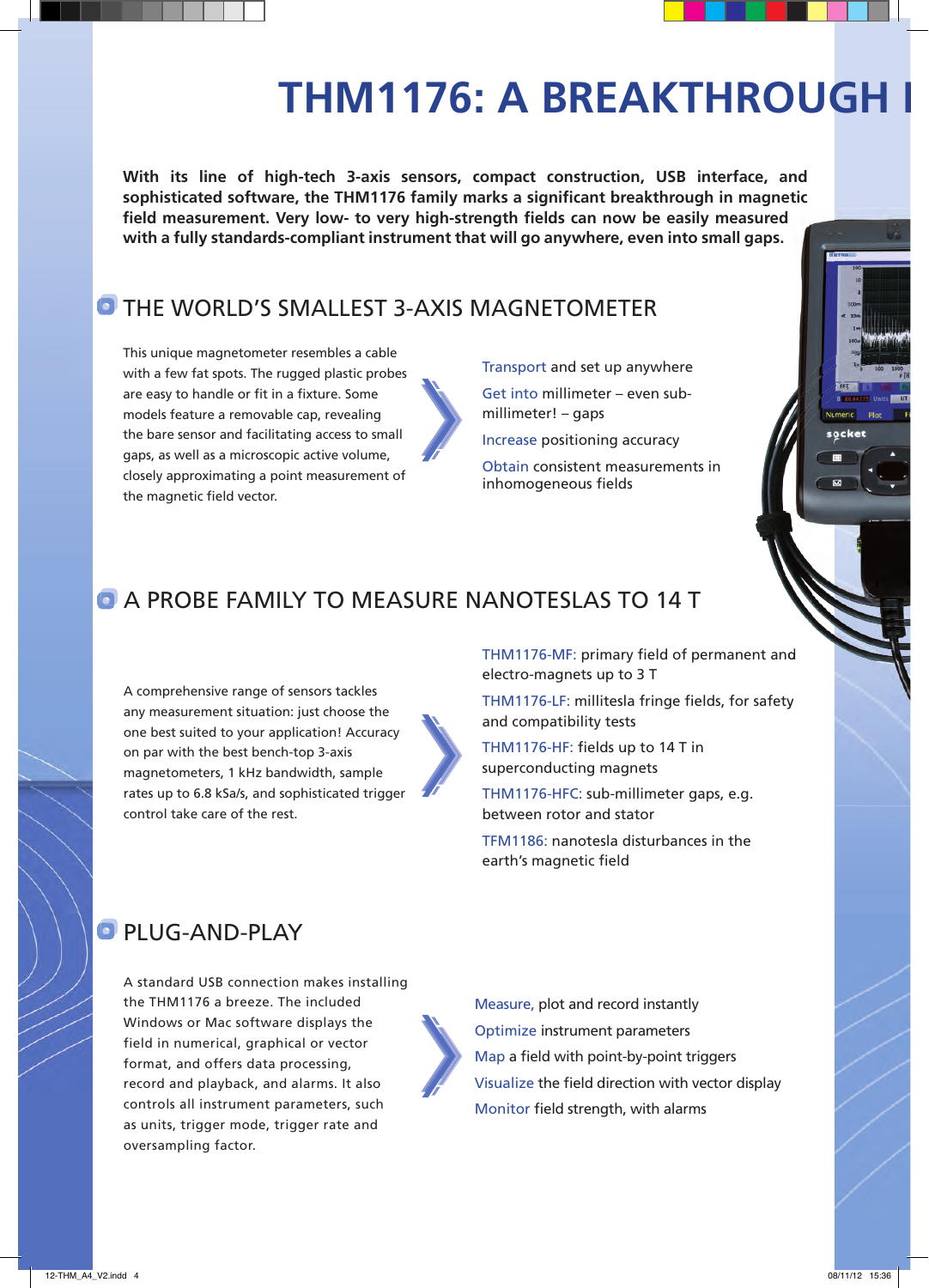# **IN MAGNETIC MEASUREMENT**

An industrial-quality handheld computer offers the same sophisticated software capabilities, in the palm of your hand! You have hours of autonomy with the heavy-duty battery, and full connectivity with USB, Wi-Fi and Bluetooth.

## OPTIONAL HANDHELD KIT

Free yourself from boxes and cables Transfer recorded data to your computer

### SPECTRAL ANALYSIS

The THM1176 software provides instantaneous spectral analysis. You can graphically display the full spectrum, numerically measure selected peaks, and set alarms. In a nutshell, the world's first handheld 3-axis magnetic

spectrometer!

Analyze magnetic noise Identify its source Monitor its amplitude and frequency

## CUSTOM SOFTWARE

With its programming tools and standards compliance, THM1176 encourages software customization. The external-trigger module is customizable to synchronize measurements with your hardware, and all kits include source code, full documentation, and a LabVIEW™ API.



Display application-specific analyses Synchronize your measurements Integrate THM1176 into your test bench